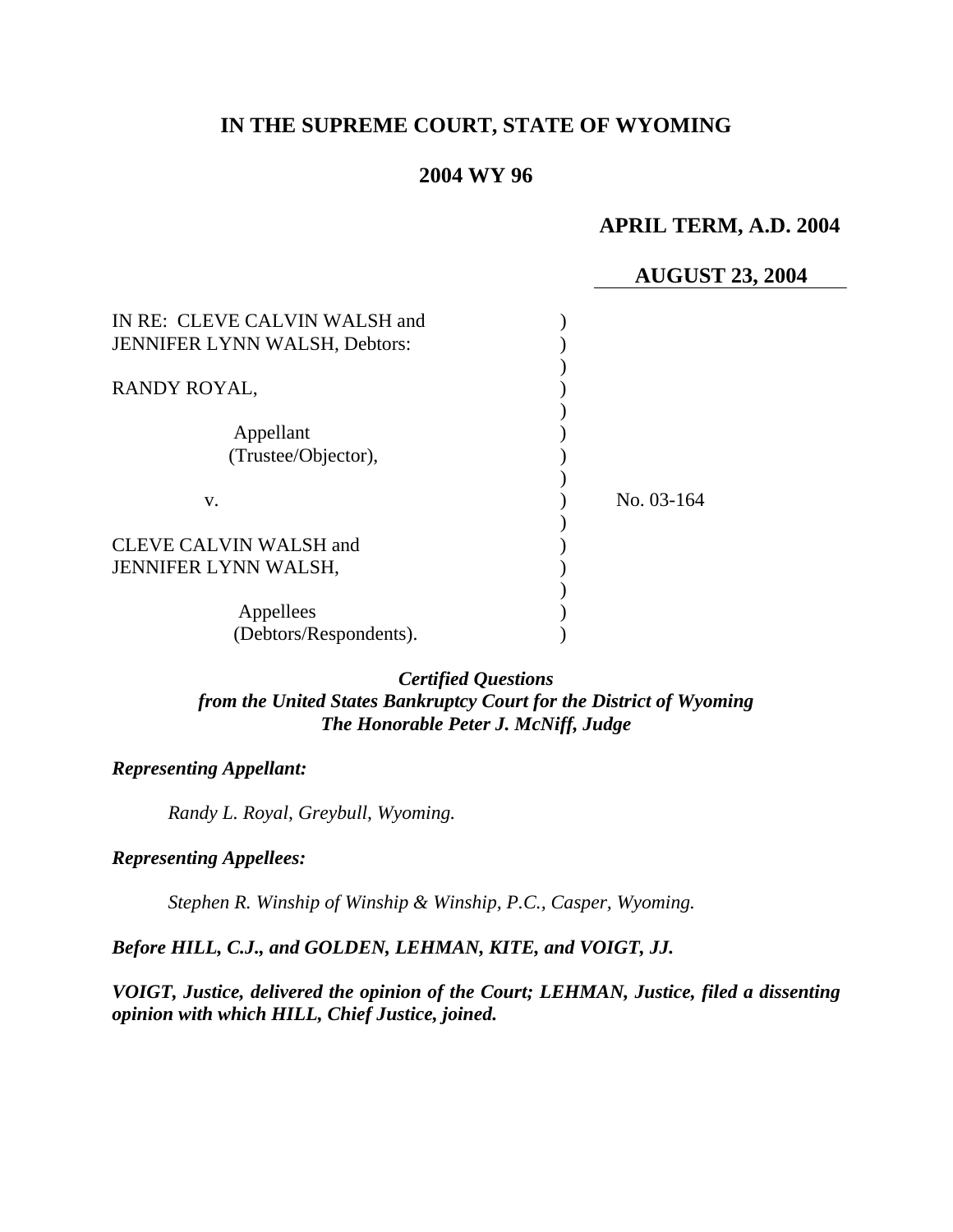#### **VOIGT, Justice.**

[¶1] In their bankruptcy petition, Cleve Calvin Walsh and Jennifer Lynn Walsh (the Walshes) claimed an exemption of seventy-five percent of the funds garnished from their bank account. The bankruptcy trustee objected to the claimed exemption. The United States Bankruptcy Court, for the District of Wyoming, then certified to this Court the following questions, which we have agreed to answer:

- 1. Are funds derived from a debtor's wages and deposited into the debtor's bank account exempt from garnishment under Wyo. Stat. Ann. § 1-15-408 or § 40-14-505(b) (LexisNexis 2003)?
- 2. If yes, under what circumstances?

#### *FACTS*

[¶2] On April 29, 2003, the Walshes filed a Chapter 7 bankruptcy petition. On the same date, a judgment creditor garnished their bank account. The money in the account-- \$2,541.18—was derived solely from Mr. Walsh's personal service earnings with his employer. The trustee has objected to the Walshes' claim under Wyo. Stat. Ann § 1-15-408 (LexisNexis 2003) that seventy-five percent of the funds are exempt from garnishment. The pertinent portion of that statute reads as follows:

> (a) A writ of post judgment garnishment attaching earnings for personal services shall attach that portion of the defendant's accrued and unpaid disposable earnings, specified in subsection (b) of this section. The writ shall direct the garnishee to withhold from the defendant's accrued disposable earnings the amount attached pursuant to the writ and to pay the exempted amount to the defendant at the time his earnings are normally paid. Earnings for personal services shall be deemed to accrue on the last day of the period in which they were earned or to which they relate. If the writ is served before or on the date the defendant's earnings accrue and before the same have been paid to the defendant, the writ shall be deemed to have been served at the time the periodic earnings accrue. If more than one (1) writ is served, the writ first served shall have priority. Notwithstanding any other provision of this subsection, an income withholding order for child support obtained pursuant to W.S. 20-6-201 through 20-6-222 shall have priority over any other garnishment.

#### **STANDARD OF REVIEW**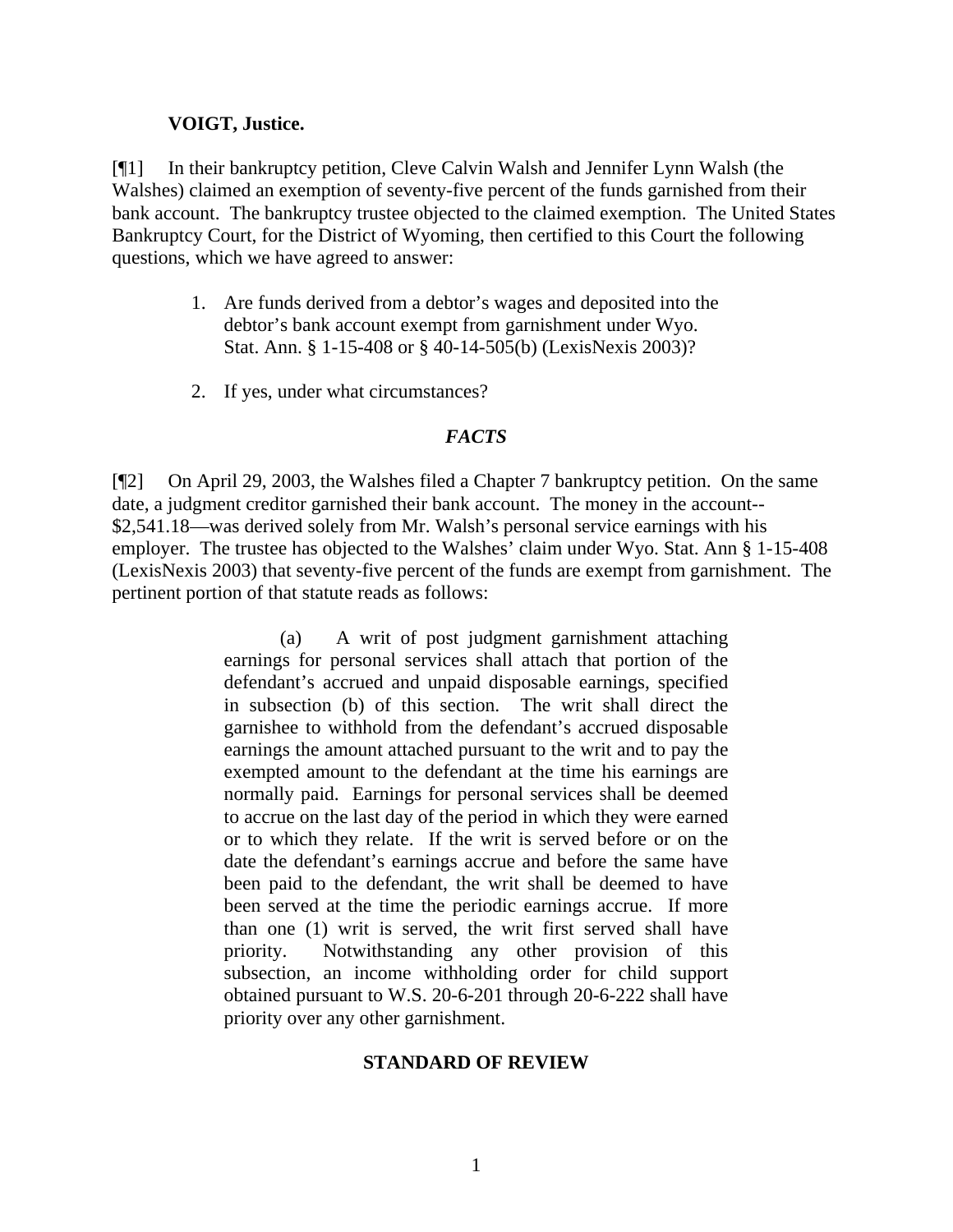[¶3] The certified questions require this Court to determine the meaning of Wyo. Stat. Ann. § 1-15-408. Our rules of statutory construction are well known and we will not repeat them at length. *See Pagel v. Franscell,* 2002 WY 169, ¶ 9, 57 P.3d 1226, 1230 (Wyo. 2002) (*quoting Wyoming Community College Com'n v. Casper Community College Dist.*, 2001 WY 86,  $\P$  16-18, 31 P.3d 1242, 1249 (Wyo. 2001)). We will, however, note a few particularly pertinent rules of construction. Our primary concern is legislative intent, which intent must be ascertained from the words of the statute. *Id.* Construction is unnecessary where statutory language is unambiguous. *Id*. The intent of an unambiguous statute is determined from the ordinary and obvious meaning of the words used. *In re Wilson,* 2003 WY 105, ¶ 6, 75 P.3d 669, 672 (Wyo. 2003) (*quoting Wyoming Dept. of Transp. v. Haglund*, 982 P.2d 699, 701 (Wyo. 1999)). "'When the words are clear and unambiguous, a court risks an impermissible substitution of its own views, or those of others, for the intent of the legislature if any effort is made to interpret or construe statutes on any basis other than the language invoked by the legislature.'" *Pagel,* 2002 WY 169, ¶ 9, 57 P.3d at 1230 (*quoting Wyoming Community College Com'n,* 2001 WY 86, ¶ 16, 31 P.3d at 1249). "'A statute is clear and unambiguous if its wording is such that reasonable persons are able to agree on its meaning with consistency and predictability.'" *Pagel,* 2002 WY 169, ¶ 9, 57 P.3d at 1230 (*quoting Wyoming Community College Com'n,* 2001 WY 86, ¶ 17, 31 P.3d at 1249).

[¶4] In addition to these general rules of construction, we also note more specifically that courts are not free to ignore any word the legislature has used. *Keats v. State,* 2003 WY 19, ¶ 28, 64 P.3d 104, 113 (Wyo. 2003). And finally, "'it is a universal rule that courts will not enlarge, stretch, expand or extend a statute to matters not falling within its express provisions.'" *Knowles v. Corkill,* 2002 WY 119, ¶ 19, 51 P.3d 859, 865 (Wyo. 2002) (*quoting Lo Sasso v. Braun,* 386 P.2d 630, 632 (Wyo. 1963)).

#### **DISCUSSION**

[¶5] It is impossible reasonably to read the words "accrued and unpaid" in Wyo. Stat. Ann. § 1-15-408(a) as meaning anything other than money the debtor has earned but has not yet received. This is especially true inasmuch as the entire subsection is concerned with an employer's responsibilities when served with a writ of garnishment. For example, the garnishee is to "withhold" the amount attached before paying the exempted amount "at the time . . . earnings are normally paid." Wyo. Stat. Ann § 1-15-408(a). That is not language directed to a bank holding a debtor's deposits. Further, the statute requires that income withholding orders for child support, which orders attach to "payments" due to an obligor, continue to have priority. *See* Wyo. Stat. Ann. § 20-6-201 *et seq.* (LexisNexis 2003). Clearly, this is a statutory construct designed to reach monies not yet paid to the debtor.

[ $[$ [6] The same is true of Wyo. Stat. Ann. § 40-14-505(a)(ii) (LexisNexis 2003), which concerns garnishments resulting from consumer credit transactions. Under that statute, certain amounts are exempt from garnishment where "the *earnings* of an individual are required to be *withheld* for payment of a debt." (Emphasis added.) The legislative intent is clear on the face of both Wyo. Stat. Ann. § 1-15-408(a) and Wyo. Stat. Ann. § 40-14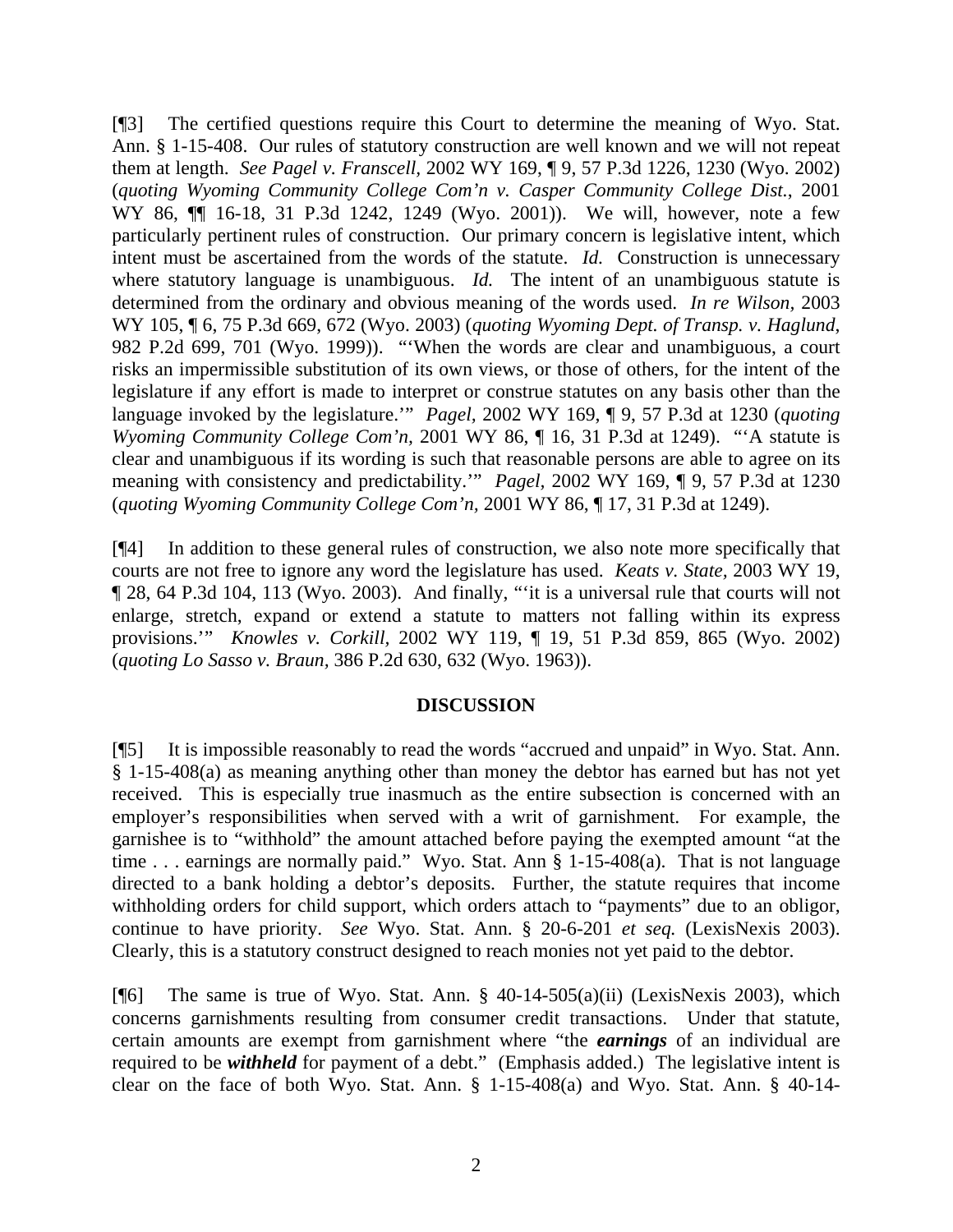505(a)(ii)—these statutes deal with *unpaid* wages or other earnings. They do not deal with wages or other earnings that have made their way into a debtor's bank account.

[¶7] While it may seem illogical to extend an exemption to a debtor only until such time as he or she has earnings "in hand," it is not this Court's job to say that the law should be something other than it is. Rather, it is this Court's job only to determine legislative intent from the law as it is. And as it is, the law now clearly limits this exemption to "accrued and unpaid" earnings.

# **CONCLUSION**

[¶8] We answer the first certified question in the negative, making it unnecessary to answer the second question.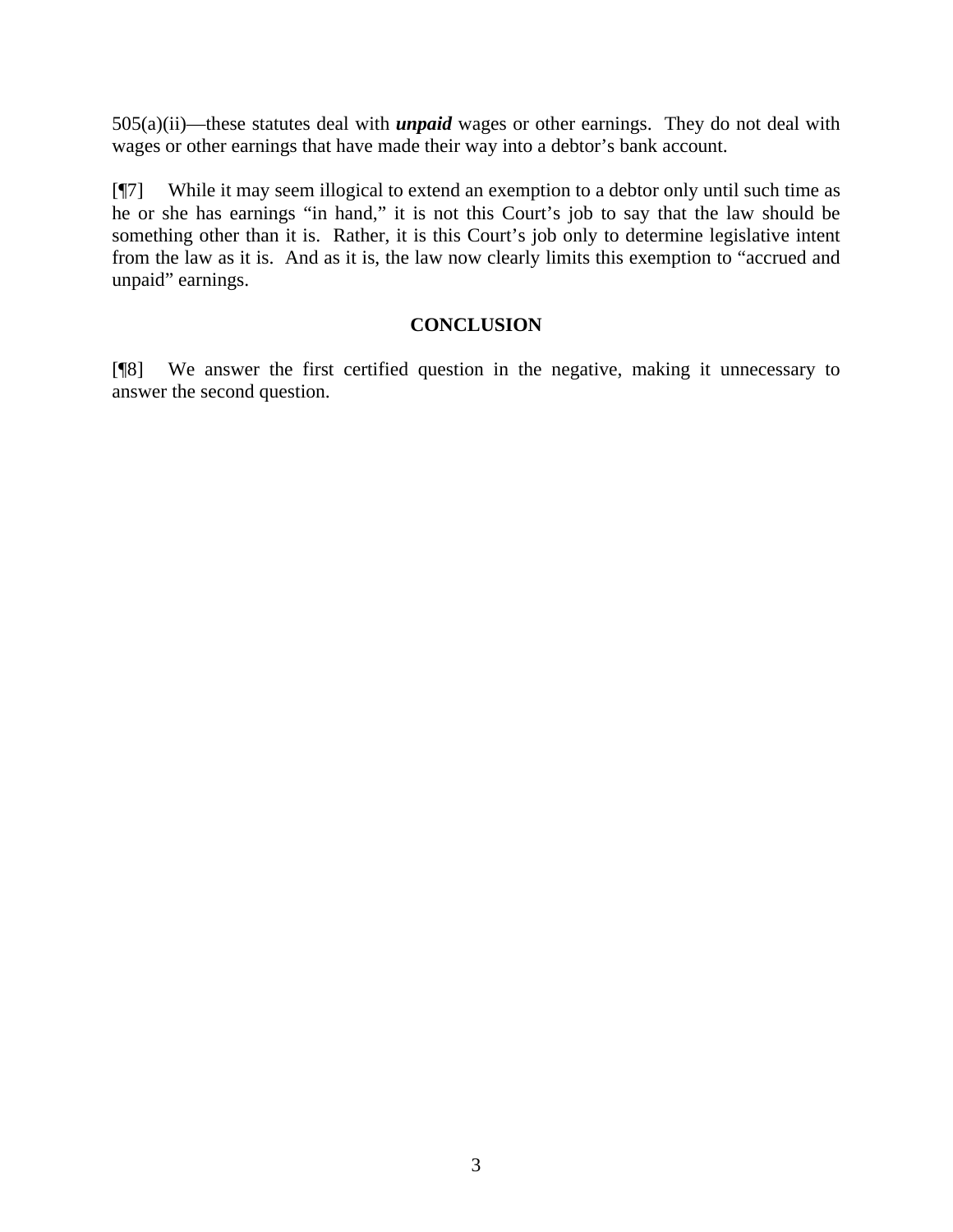LEHMAN, Justice, dissenting, with whom HILL, Chief Justice, joins.

[¶9] I must respectfully dissent. Upon consideration of the certified questions, I reach a different conclusion than that reached by the majority. Accordingly, I would hold that disposable income derived from a debtor's wages and deposited into the debtor's bank account are exempt from garnishment under Wyo. Stat. Ann. §§ 1-15-408 and 40-14-505(b) (LexisNexis 2003) if the debtor can establish by competent evidence that such sums were derived from earnings for personal services.

[¶10] It is clear that pursuant to Wyoming Stat. Ann. § 1-20-109 (LexisNexis 2001), Wyoming has "opted-out" of the federal exemptions and has prescribed its own recognized exemption structure as allowed by law. Section 1-15-408 provides such an exemption. That statute provides:

> (a) A writ of post judgment garnishment attaching earnings for personal services shall attach that portion of the defendant's accrued and unpaid disposable earnings, specified in subsection (b) of this section. The writ shall direct the garnishee to withhold from the defendant's accrued disposable earnings the amount attached pursuant to the writ and to pay the exempted amount to the defendant at the time his earnings are normally paid. Earnings for personal services shall be deemed to accrue on the last day of the period in which they were earned or to which they relate. If the writ is served before or on the date the defendant's earnings accrue and before the same have been paid to the defendant, the writ shall be deemed to have been served at the time the periodic earnings accrue. If more than one (1) writ is served, the writ first served shall have priority. Notwithstanding any other provision of this subsection, an income withholding order for child support obtained pursuant to W.S. 20-6-201 through 20-6-222 shall have priority over any other garnishment.

> (b) The maximum portion of the aggregate disposable earnings of an individual which are subject to garnishment is the lesser of:

(i) Twenty-five percent (25%) of defendant's disposable earnings for that week; or

(ii) The amount by which defendant's aggregate disposable earnings computed for that week exceeds thirty (30) times the federal minimum hourly wage prescribed by the Fair Labor Standards Act of 1938, 29 U.S.C.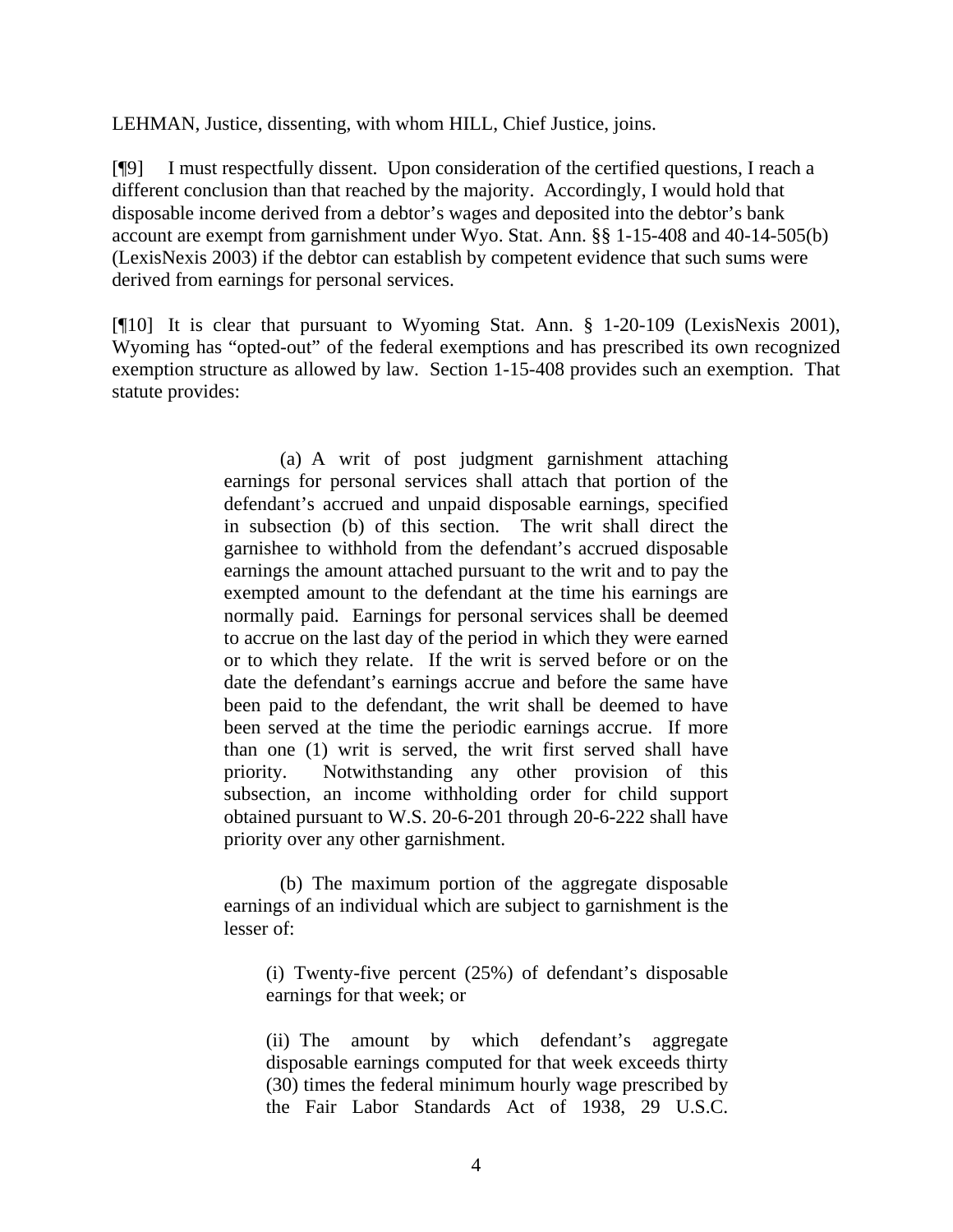$\S 206(a)(1)$ , in effect at the time the earnings are payable, or, in case of earnings for any pay period other than a week, any equivalent multiple thereof prescribed by the administrator of the Wyoming Uniform Consumer Credit Code in the manner provided by W.S. 40-14-505(b)(iii).

(c) Unless a garnishee is specifically informed by affidavit of the plaintiff that the defendant has other periodic earnings from sources other than from the garnishee and the amount thereof, the garnishee shall treat the defendant's earnings becoming due from the garnishee as the defendant's entire aggregate earnings for the purpose of computing the sum attached by the garnishment.

Section 40-14-505 sets forth:

(a) For the purposes of this part:

(i) "Disposable earnings" means that part of the earnings of an individual remaining after the deduction from those earnings of amounts required by law to be withheld; and

(ii) "Garnishment" means any legal or equitable procedure through which the earnings of an individual are required to be withheld for payment of a debt.

(b) The maximum part of the aggregate disposable earnings of an individual for any workweek which is subjected to garnishment to enforce payment of a judgment arising from a consumer credit sale, consumer lease, or consumer loan may not exceed the lesser of:

(i) Twenty-five percent (25%) of his disposable earnings for that week; or

(ii) The amount by which his disposable earnings for that week exceed thirty (30) times the federal minimum hourly wage prescribed by section  $(6)(a)(1)$  of the Fair Labor Standards Act of 1938, U.S.C. tit. 29, § 206(a)(1), in effect at the time the earnings are payable;

(iii) In the case of earnings for a pay period other than a week, the administrator shall prescribe by rule a multiple of the federal minimum hourly wage equivalent in effect to that set forth in paragraph  $(b)(ii)$  of this section.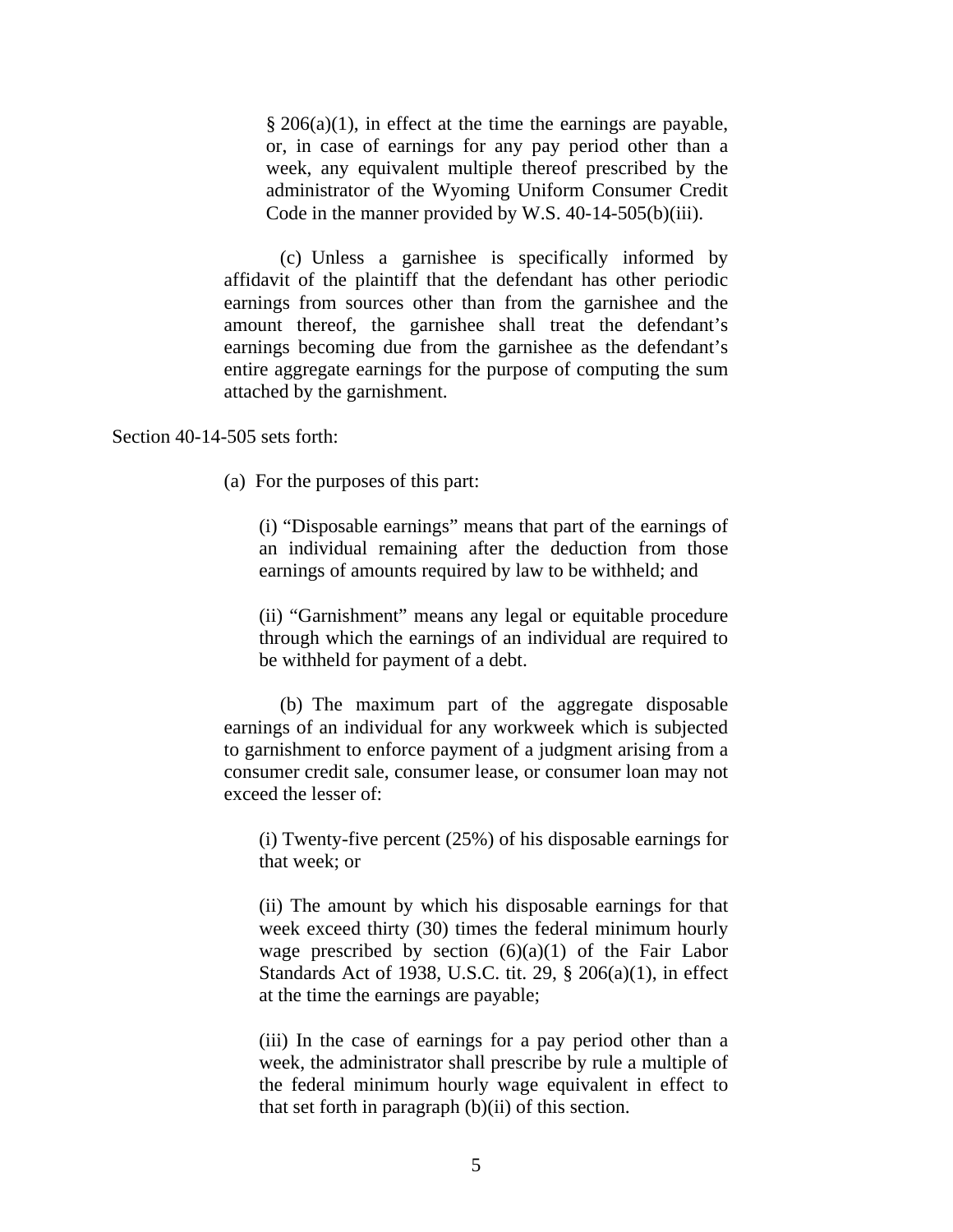(c) No court may make, execute, or enforce an order or process in violation of this section.

[¶11] The majority concludes that when periodic earnings for personal services are paid, they lose their character as exempt property under Wyoming's statutory exemption scheme. In support of this argument, the majority points out that  $\S$  1-15-408 specifically provides that wage garnishment applies only to "accrued and unpaid" disposable earnings. The majority surmises, therefore, that with the exception of some limited provisions for accounts found in Wyo. Stat. Ann. §§ 1-20-110 and -111 (LexisNexis 2003), there is no exemption in Wyoming for cash or bank accounts.<sup>1</sup> I feel it is improper to determine if the exemption specified within § 1-15-408 should apply based upon the vagaries and arbitrariness of where a judgment debtor's wages are located at the time of service of a writ of garnishment. It makes little sense to allow a judgment creditor to wait to serve a garnishment until a judgment creditor is paid his wages and places such payment into his wallet (or his bank account via automatic deposit or otherwise) and thereby receive one hundred percent of those wages circumventing the purpose of § 1-15-408.

[¶12] In addition, because § 1-15-408 refers to "earnings for personal services," the definition for that terminology found within Wyo. Stat. Ann. § 1-15-102(a)(vi) (LexisNexis 2003) must be applied by this court.

> "Earnings" or "earnings from personal services" means compensation paid or payable for personal services, whether denominated as wages, salary, commission, bonus, proceeds of any pension or retirement benefits or deferred compensation plan or otherwise.

*Id*. Thus, the majority's ultimate determination improperly ignores the legislature's definition of "earnings from personal services," specifically that such earnings may also be "paid" and need not be simply "accrued and payable."

[¶13] In a somewhat parallel manner, § 1-15-408 also uses the term "garnishee" rather than the term "employer."<sup>2</sup> Therefore, this court should recognize that Wyo. Stat. Ann. § 1-15-502(a) (LexisNexis 2003), addressing the subject of continuing garnishments, is limited to a "garnishee who is an employer of the judgment debtor" indicating that the legislature clearly knew how to specify a "garnishee employer" had it desired to do so within § 1-15-408.

<sup>&</sup>lt;sup>1</sup> Wyo. Stat. Ann. § 1-20-110 exempts retirement, pension, and annuity accounts from execution, attachment, garnishment or any other judicial process while Wyo. Stat. Ann. § 1-20-111 does the same for contributions to medical savings accounts.

<sup>&</sup>lt;sup>2</sup> Wyo. Stat. Ann. § 1-15-102(a)(vii) (LexisNexis 2003) sets forth:

<sup>&</sup>quot;Garnishee" means a person other than a plaintiff or defendant who is in possession of earnings or property of the defendant and who is subject to garnishment in accordance with the provisions of this chapter.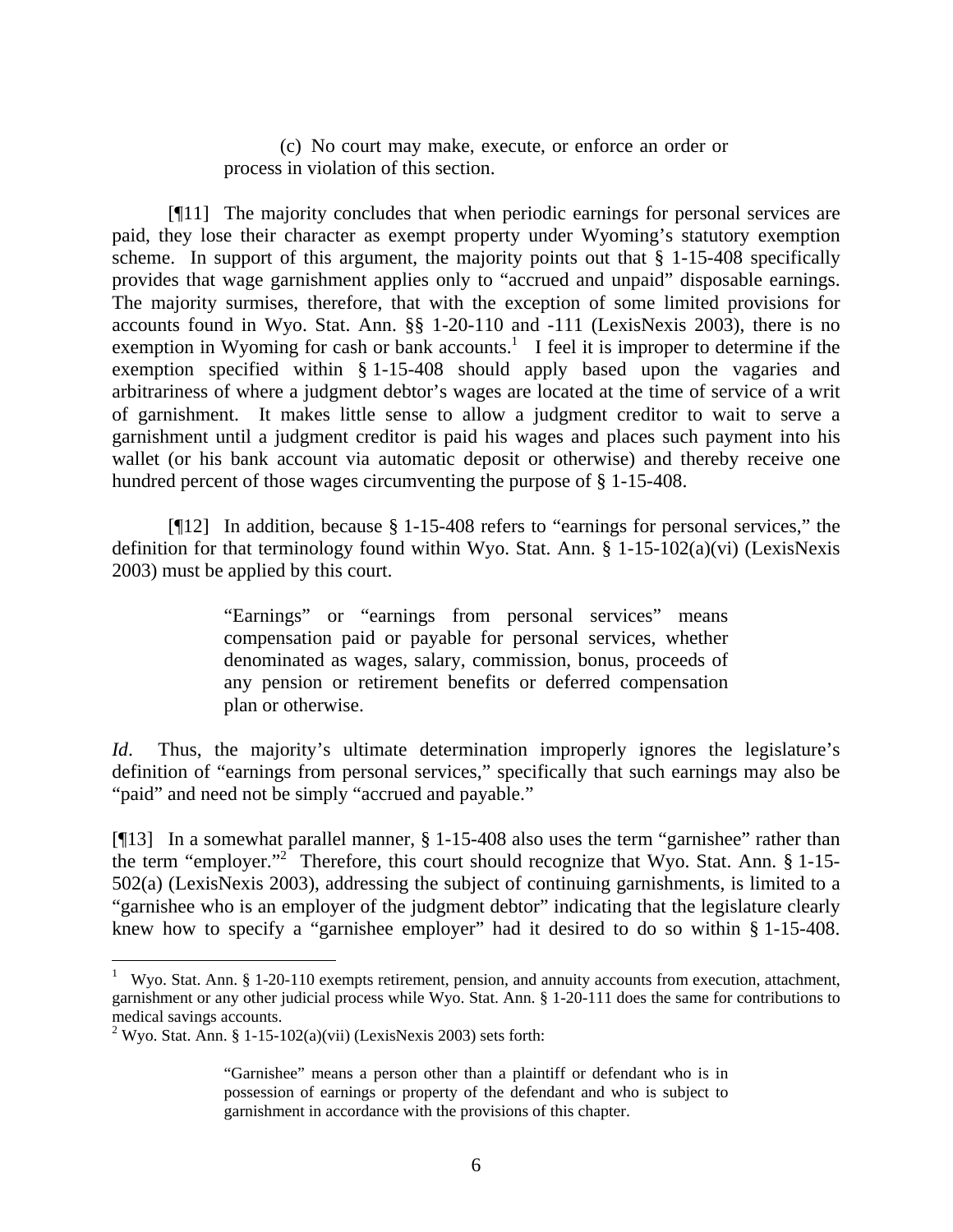Hence, the legislature's use of the term "garnishee" as opposed to "employer" in § 1-15-408 must infer that the term "garnishee" was meant to include banks and other depository institutions. Furthermore, exemption statutes are to be construed liberally in favor of the debtor in order to accomplish their beneficial purposes. *In re Lindell-Heasler*, 154 B.R. 748, 751 (D.Wyo. 1992); *Johnston v. Barney*, 842 F.2d 1221, 1223 (10<sup>th</sup> Cir. 1988); *Lingle State Bank v. Podolak*, 740 P.2d 392, 393-94 (Wyo. 1987); *In re Barker*, 768 F.2d 191, 196 (7th Cir. 1985); and *Wright v. Union Central Life Ins. Co.*, 311 U.S. 273, 278-79, 61 S.Ct. 196, 200, 85 L.Ed. 184 (1940).

[¶14] Upon my review of the applicable Wyoming statutes, giving particular attention to § 1-15-408, as well as § 40-14-505, I also conclude that § 1-15-408 is ambiguous. As evidenced by the parties' arguments, a question remains whether disposable earnings/earnings from personal services may be attached through garnishment when they are "accrued and unpaid" or "paid or payable." Resort to the ordinary and obvious common meaning of the terms "accrued," "payable," and "paid" is of little help. The American Heritage Dictionary (Second College Edition, 1991) defines "accrue" as: "3. Law. To become an enforceable or permanent right." That same authority defines the term "payable" as: "1. Requiring payment on a certain date; due." Thus, "accrued" and "payable" have virtually the same meaning. On the other hand, The American Heritage Dictionary defines "paid" as the "[p]ast tense and participle of pay" and the word "pay" as: "1. To give money to in return for goods or services rendered." Therefore, it appears that any distinction between the words "accrued," "payable," and "paid" is one of timing alone, which does not definitively aid us in interpreting § 1-15-408.

[¶15] The fact that § 1-15-408 uses the term "garnishee" and not "employer" does not assist me in my analysis. It is true that the continuing garnishment statute,  $\S$  1-15-502(a), limits garnishment to a "garnishee who is an employer of the judgment debtor," perhaps implying that the legislature meant to include banks and other depository institutions within the ambit of § 1-15-408. However, §§ 1-20-110 and 1-20-111, which provide an exemption for retirement fund accounts and contributions to medical savings accounts, specifically enumerate that those accounts are "exempt from execution, attachment, garnishment or any other process issued by any court."<sup>3</sup> Thus, one could similarly argue that the legislature knew how to and could have utilized this same language in § 1-15-408 had it desired the exemption for disposable income to continue once deposited into a debtor's account.

[¶16] Nonetheless, we have clearly established that when interpreting statutes, our primary consideration must be to determine the legislature's intent. *In re Winters*, 2002 WY 29, ¶6, 40 P.3d 1231, ¶6 (Wyo. 2002). While there is no formal legislative history suggesting the purpose of the enactment of § 1-15-408, the historical purpose of exemption statutes has been to protect a debtor by permitting him to retain the basic necessities of life. Therefore, it

 $\overline{a}$ 

 $3$  Likewise, the language used within Section 407 of the Social Security Act (42 U.S.C.  $\S$  407) provides: "none of the monies paid or payable . . . under the [the Social Security Act] shall be subject to execution, levy, attachment, garnishment, or other legal process." *See also S & S Diversified Services, L.L.C. v. Taylor*, 897 F.Supp. 549 (D.Wyo. 1995).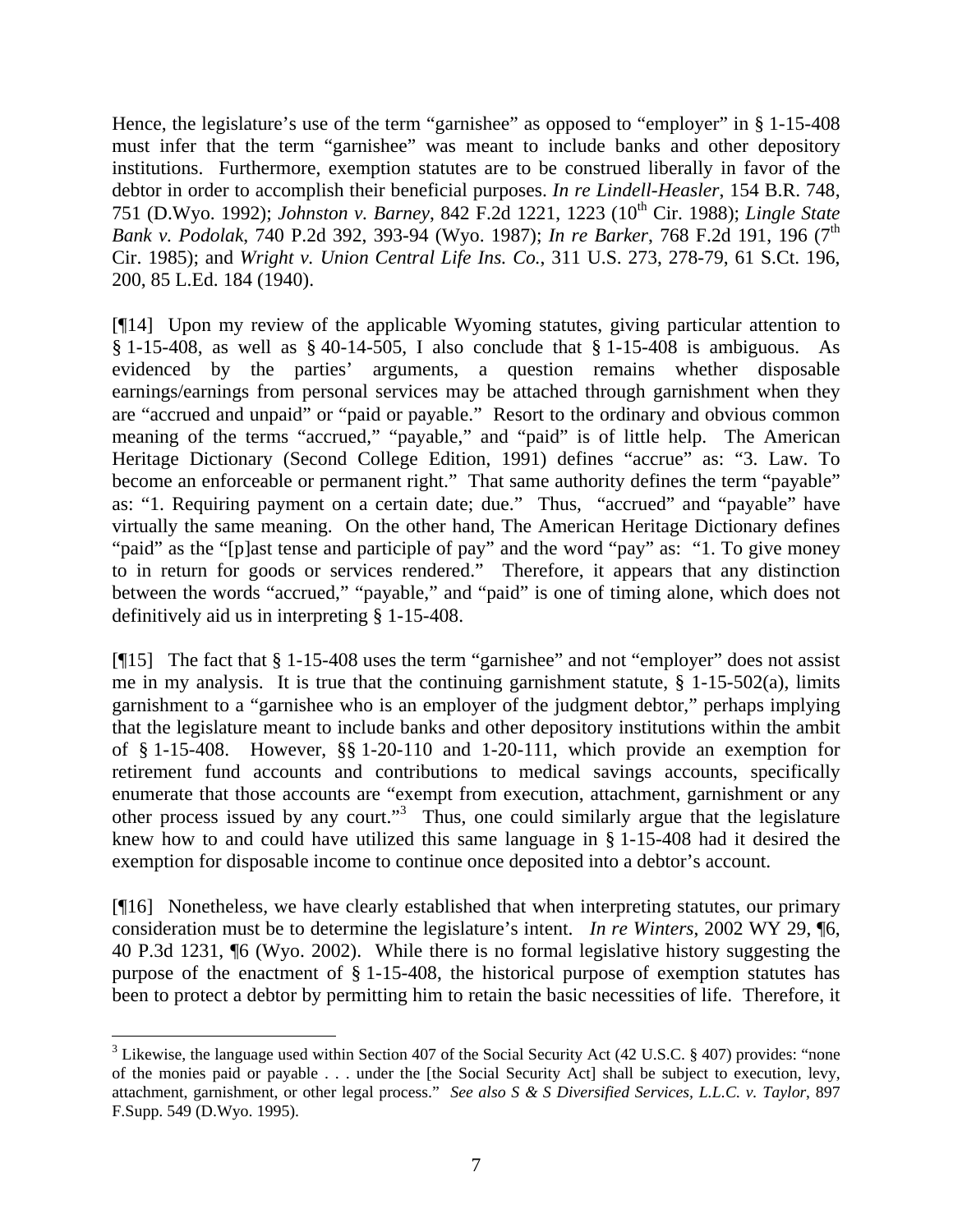was intended that after the levy of nonexempt property, the debtor and the debtor's family should not be left destitute. *See In re Norris*, 203 B.R. 463, 465-66 (D.Nev. 1996); *Miller v. Monrean*, 507 P.2d 771, 773-76 (Alaska 1973). *In accord see Pellish Bros. v. Cooper*, 38 P.2d 607 (Wyo. 1934). Further, this purpose is consistent with our explanation of Wyoming's wedding ring exemption. We said:

> We conclude this limited approach is consistent with the general purposes and guidelines behind allowing debtors to file for bankruptcy protection. 4 *Collier on Bankruptcy* at ¶522.01  $(15<sup>th</sup>$  rev. ed.) explains:

> > A fundamental component of an individual debtor's fresh start in bankruptcy is the debtor's ability to set aside certain property as exempt from the claims of creditors. Exemption of property, together with the discharge of claims, lets the debtor maintain an appropriate standard of living as he or she goes forward after the bankruptcy case.

1 *Collier on Bankruptcy* at ¶1.03[2][a] also recognizes that:

Chapter 7 of the Bankruptcy Code is entitled "Liquidation" and the title fully expresses the purpose of the chapter's provisions. Chapter 7 provides the mechanism for taking control of the property of the debtor, selling it, and distributing the proceeds to creditors in accordance with the distribution scheme of the Code.

Two ideals underlie chapter 7. From the creditor's viewpoint, chapter 7 establishes the concept of equitable distribution among creditors of a debtor's resources which, in most cases, are insufficient to permit full payment to all. From the individual debtor's vantage point, chapter 7 permits the honest debtor to obtain a new financial life through the discharge of unpaid debts.

### (Footnotes omitted.)

In attempting to balance the above noted basic bankruptcy principles, we believe that the better approach is to allow debtors an exemption as to their own personal wedding rings thereby not requiring debtors to hand over those wedding rings to satisfy claims of their creditors. As recognized long ago in the case of *Towns v. Pratt*, 66 Am.Dec. 726, 728 (N.H. 1856):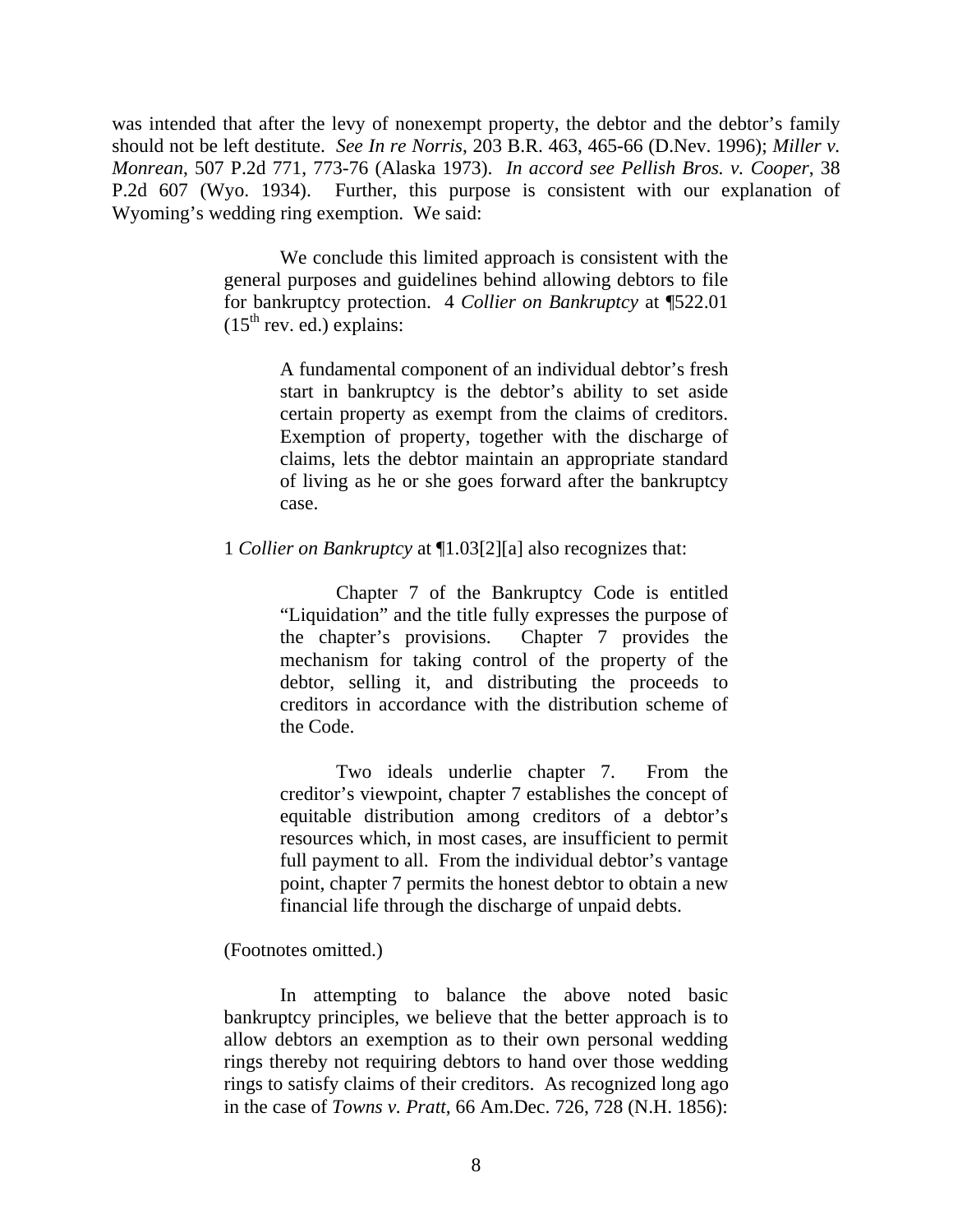The object of the [exemption] statute is not to secure to the debtor the enjoyment of property of that character at the expense of his creditors, but to prevent his being stripped of those articles of utility and convenience, under the limited value prescribed, requisite for the comfort of himself and family in maintaining a household in every condition of life.

*In re Winters*, ¶¶12-13.

[¶17] Furthermore, as pointed out in footnote 1 of *Hancock v. Stockmens Bank & Trust Co.*, 739 P.2d 760, 760 (Wyo. 1987), Wyo. Stat. Ann. § 1-17-411 (Michie Cum.Supp. 1986) provided the applicable language concerning garnishment exemption for earnings for personal services rendered until it was amended in 1987 by the legislature to its present form. Wyo. Stat. Ann. § 1-17-411 (Michie Cum.Supp. 1986) provided that:

> The court may order any property of the judgment debtor or money due him in the hands of either himself or another person, not exempt by law, to be applied toward the satisfaction of a judgment. Upon seizure of his property or money, a judgment debtor may request a hearing pursuant to W.S. 1-17-405(c). One-half (1/2) of the earnings of the judgment debtor for his personal services rendered within sixty (60) days immediately preceding the levy of execution or levy of attachment, and due and owing at the time of the levy, are exempt when it appears by the debtor's affidavit or otherwise that the earnings are necessary for the use of his family residing in this state, supported wholly or in part by his labors.

Accordingly, in its previous form, the legislature obviously desired to afford the debtor an opportunity to continue to provide for his/her family through use of half of his personal services earnings. This exemption was limited, however, merely to personal services earnings due and owing within sixty-days prior to levy. This language clearly infers that the legislature then intended to narrow the exemption to the applicable time frame and perhaps even implies the legislature's desire to limit the exemption only to earnings due and owing and not continue the exemption once these earnings were paid and placed into either the debtor's hands or deposited into an account.

[¶18] However, when the legislature modified the language to its present form in 1987, it deleted any sixty-day period preceding levy of the funds. This modification surely evidences the legislature's intention to apply the exemption to any due and owing personal services earnings of the debtor regardless of any prior time frame. In addition, I believe that this change signals the legislature's choice to allow the designated portion of these funds to remain exempt even after they were paid.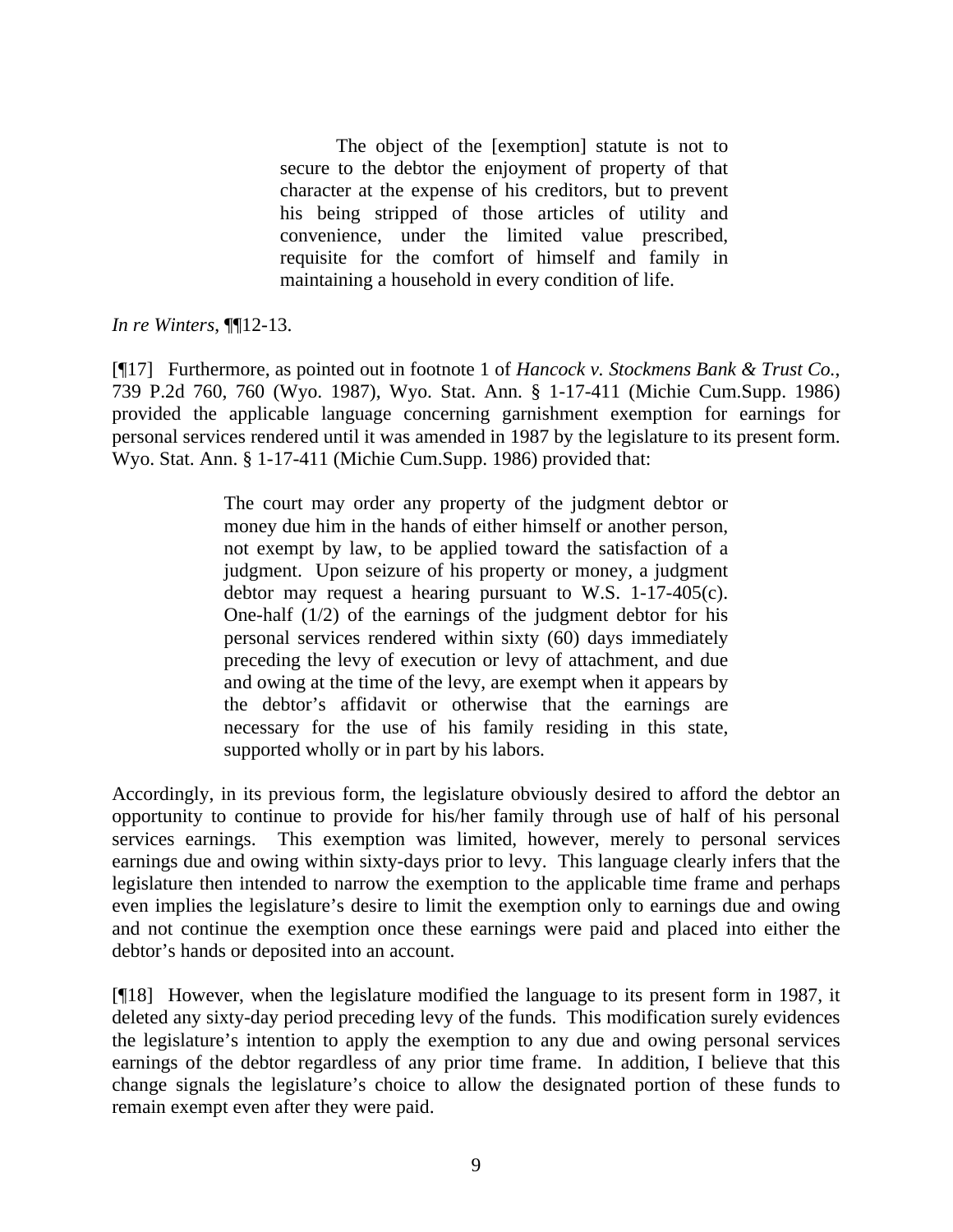[¶19] Although this court has not directly addressed the issues posed in this case, it has given some limited direction in the area. In *Hancock v. Stockmens Bank & Trust Co.*, at 761- 63, in interpreting § 1-15-408's predecessor statute, this court impliedly recognized an exemption for the funds within a debtor's bank account insofar as the debtor could provide some accounting in the form of tracing that the deposited funds came from disposable income. We said:

> The majority rule is that the burden of proving what funds in a bank account, held jointly by the judgment debtor and another depositor, are not subject to execution is on the depositors. *Yakima Adjustment Service, Inc. v. Durand*, 28 Wash.App. 180, 622 P.2d 408, 411 (1981). See also *Hayden v. Gardner*, 238 Ark. 351, 381 S.W.2d 752 (1964); *Leaf v. McGowan*, 13 Ill.App.2d 58, 141 N.E.2d 67 (1957); *Miller v. Clayco State Bank*, 10 Kan.App.2d 659, 708 P.2d 997 (1985); *Purma v. Stark*, 224 Kan. 642, 585 P.2d 991 (1978); *Walnut Valley State Bank v. Stovall*, 223 Kan. 459, 574 P.2d 1382 (1978); *Baker v. Baker*, Okl.App., 710 P.2d 129 (1985); Annot., Joint Bank Account as Subject to Attachment, Garnishment, or Execution by Creditor of One of the Joint Depositors, 11 A.L.R.3d 1465 (1967). This rule is in harmony with the "'general rule of evidence that the burden of proof lies on the person who wishes to support his case by a particular fact which lies more peculiarly within his knowledge, or of which he is supposed to be cognizant.' Principles of Evidence, § 274; 1 Greenl. Ev. § 79; Starkie Ev. § 589." *Selma, Rome and Dalton Railroad Company v. United States*, 139 U.S. 560, 567- 568, 11 S.Ct. 638, 640, 35 L.Ed. 266 (1891). See also *United States v. New York, New Haven and Hartford Railroad Company*, 355 U.S. 253, 78 S.Ct. 212, 2 L.Ed.2d 247 (1957); *United States v. Denver and Rio Grande Railroad Company*, 191 U.S. 84, 24 S.Ct. 33, 48 L.Ed. 106 (1903); *Lake v. Callis*, 202 Md. 581, 97 A.2d 316 (1953); *Skeen v. Stanley Company of America*, 362 Pa. 174, 66 A.2d 774 (1949); IX Wigmore on Evidence, § 2486 at 290 (1983).

> The majority rule is consistent with a common sense approach, and "is the fair and reasonable rule because the depositors are in a much better position than the judgment creditor to know the pertinent facts." *Hayden v. Gardner*, *supra*, 381 S.W.2d at 754. This rule also conforms to the principle that is well established in Wyoming jurisprudence that the burden of proof is on the party who asserts the affirmative of any issue. *Osborn v. Manning*, Wyo., 685 P.2d 1121, 1124 (1984);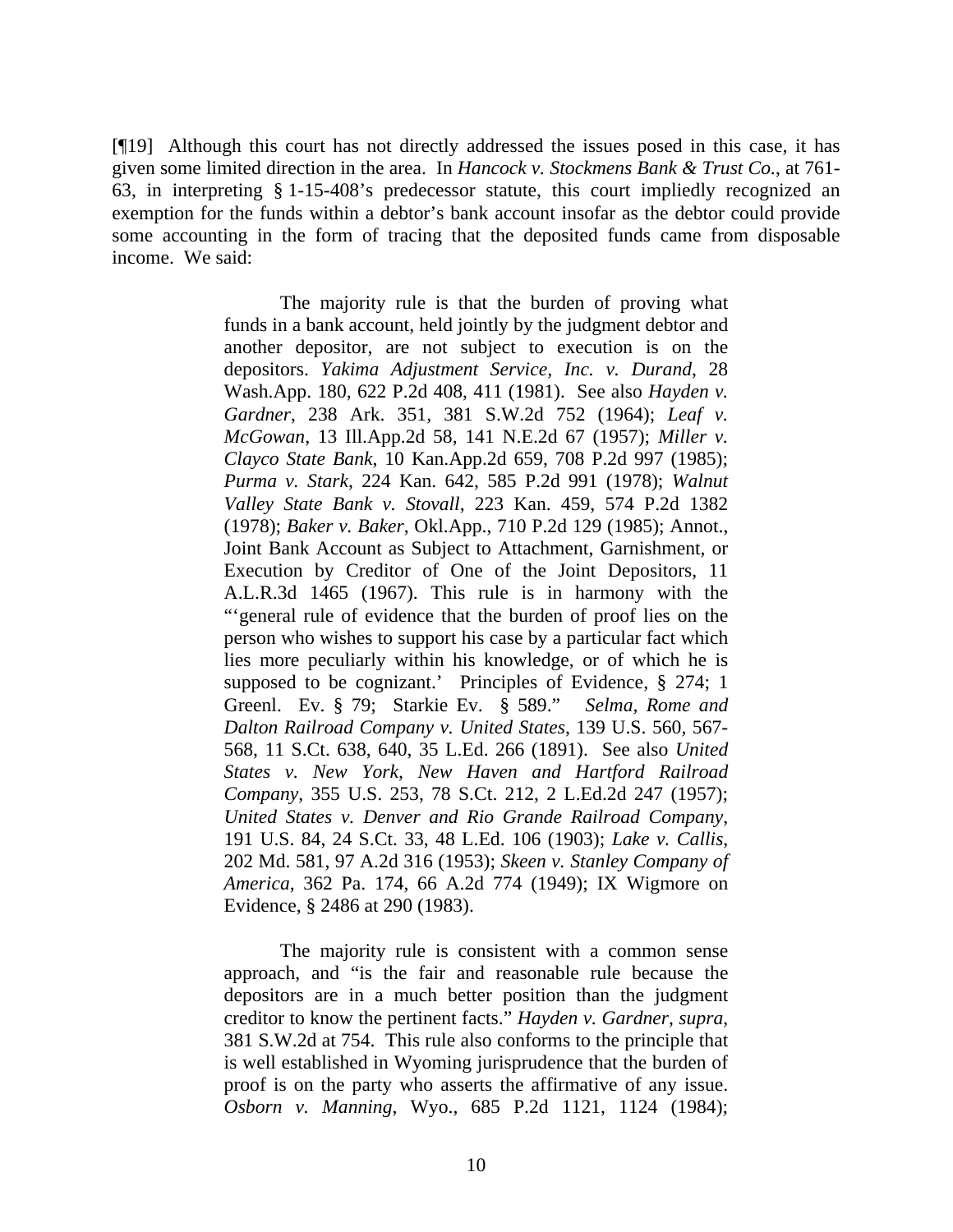*Morrison v. Reilly*, Wyo., 511 P.2d 970, 972 (1973). See also *Younglove v. Graham and Hill*, Wyo., 526 P.2d 689, 693 (1974) (affirmative defense); *Hawkeye-Security Insurance Company v. Apodaca*, Wyo., 524 P.2d 874, 879 (1974) (exception to statute of limitations—estoppel); *Gonzales v. Personal Collection Service*, Wyo., 494 P.2d 201, 207 (1972) (affirmative defense); *First National Bank at Cody v. Fay*, 80 Wyo. 245, 257, 341 P.2d 79 (1959) (entitlement to reimbursement); *Takahashi v. Pepper Tank and Contracting Company*, 58 Wyo. 330, 362, 131 P.2d 339 (1942) (exception such as license); *First National Bank of Morrill v. Ford*, 30 Wyo. 110, 216 P. 691, 692, 31 A.L.R. 1441 (1923).

The manifest intention of § 1-17-405(c), W.S. 1977, Cum.Supp. 1986, in accordance with which Hancock pursued the claimed exemption, is that the debtor should assert his right to the exemption. The statutory exemptions serve to avoid the execution or garnishment, and thus are affirmative defenses in accordance with Rule 8(c), W.R.C.P. See *Texas Gulf Sulphur Company v. Robles*, Wyo., 511 P.2d 963, 965 (1973) (An affirmative defense is "a direct or implicit admission of plaintiff's claim and assertion of other facts which would defeat a right to recovery \* \* \*."). Hancock had the burden of proving which of the garnished funds in the joint bank account were exempt from execution. He acknowledged that burden by failing to object in the trial court or to argue on appeal that imposing the burden of proof on him was improper. It follows that, not only under the majority rule, but because it became the law of this case, Hancock had the burden of proving those amounts in the joint bank account which were exempt from execution. *Fife v. State*, Wyo., 676 P.2d 565, 568 (1984).

(Footnote omitted.) *In accord see S & S Diversified Services, L.L.C. v. Taylor*, 897 F.Supp. 549, 552 (D.Wyo. 1995).

[¶20] More recently, this court indicated in *McManaman v. McManaman*, 2002 WY 128, 53 P.3d 103 (Wyo. 2002), dealing with a claimed exemption to garnished proceeds from cattle sales deposited in a bank account, that it was not the location of those funds within the account but the origin of those funds that was determinative of whether an exemption applied. This court stated:

> McManaman next contends that the district court erred in determining that the statutory exemption for earnings does not apply to proceeds from the sale of his cattle. He contends that his ranching operations are his sole source of income and the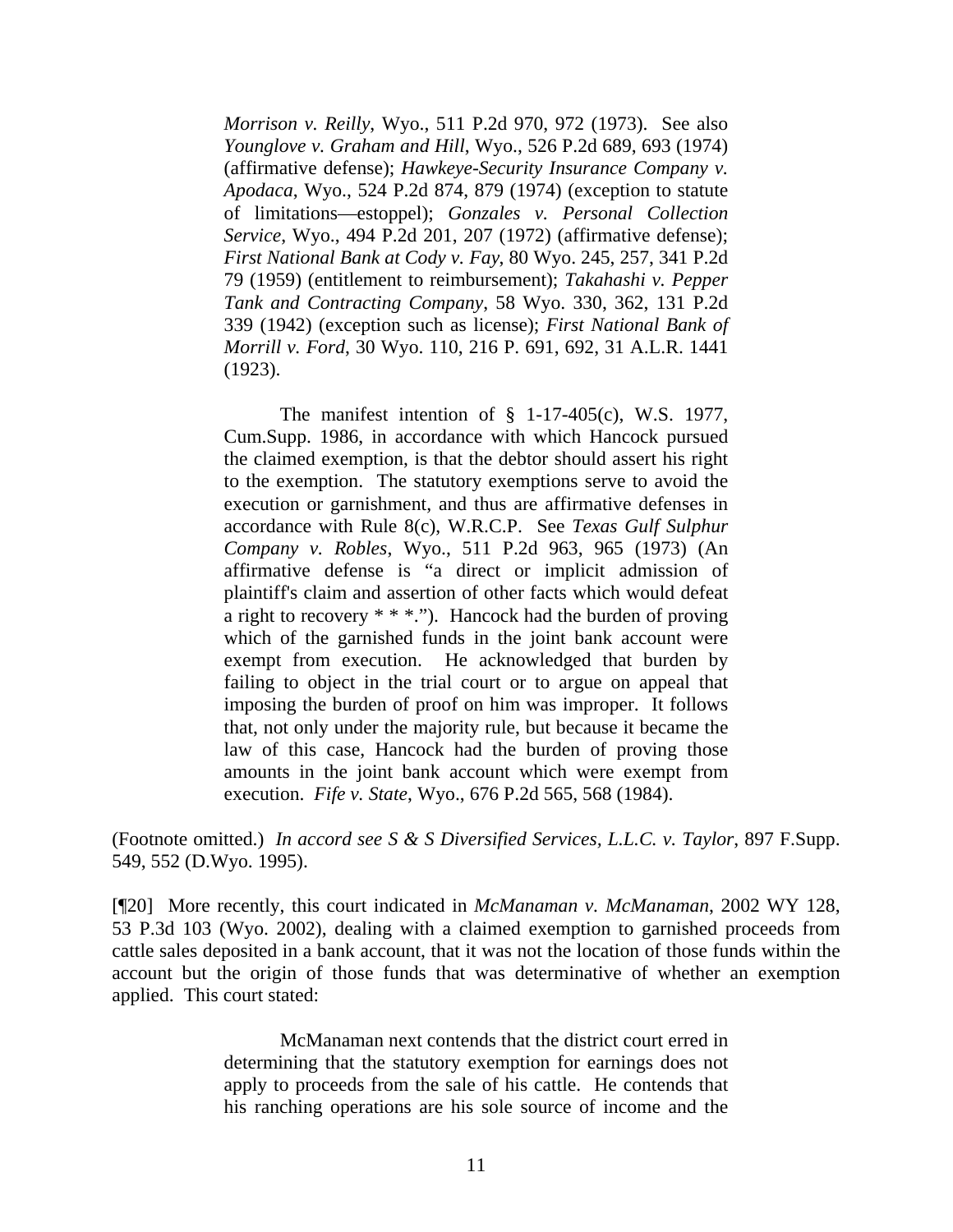legislature intended to exempt earnings which provide for the basic necessities of life. We proceed with our discussion of this issue, but note that a majority of jurisdictions now recognize that support orders are exceptions to statutory limitations on collection. Because the parties here did not raise or brief the issue whether the garnishment statutory exemptions apply to court-ordered child support and arrearages reduced to money judgment, we assume without deciding that the statutory exemptions apply to this garnishment proceeding.

Wyo. Stat. Ann. § 1-15-102 (LexisNexis 2001) defines earnings as follows:

(a) As used in this chapter unless otherwise defined:

. . .

(vi) "Earnings" or "earnings from personal services" means compensation paid or payable for personal services, whether denominated as wages, salary, commission, bonus, proceeds of any pension or retirement benefits or deferred compensation plan or otherwise;

. . .

McManaman relies upon our decision in *Lingle State Bank of Lingle v. Podolak*, 740 P.2d 392 (Wyo. 1987). Podolak considered an earnings exemption available under § 1-17-411, now superseded, and decided the legislature intended the earnings exemption to apply to income produced by farming and ranch. *Id.* at 394. Because new statutory provisions had taken effect at the time of the *Podolak* decision, we noted that the case was consequently circumscribed in future application. *Id.* n.1. Relying upon this footnote and our decision in *Coones v. FDIC*, 796 P.2d 803 (Wyo. 1990), the State contends that this Court has already decided that proceeds from the sale of cattle are not exempt under  $\S 1-15-102(a)(vi)$ .

 In *Coones*, the general exemption statutes, Wyo. Stat. Ann. § 1-20-101 through 1-20-110, did not provide any provision for earnings exemption; however, the appellants in the case contended that a transferred application of the garnishment statute execution, § 1-15-102, provided a basis for allowing a rancher or farmer to claim a seventy-five percent exemption of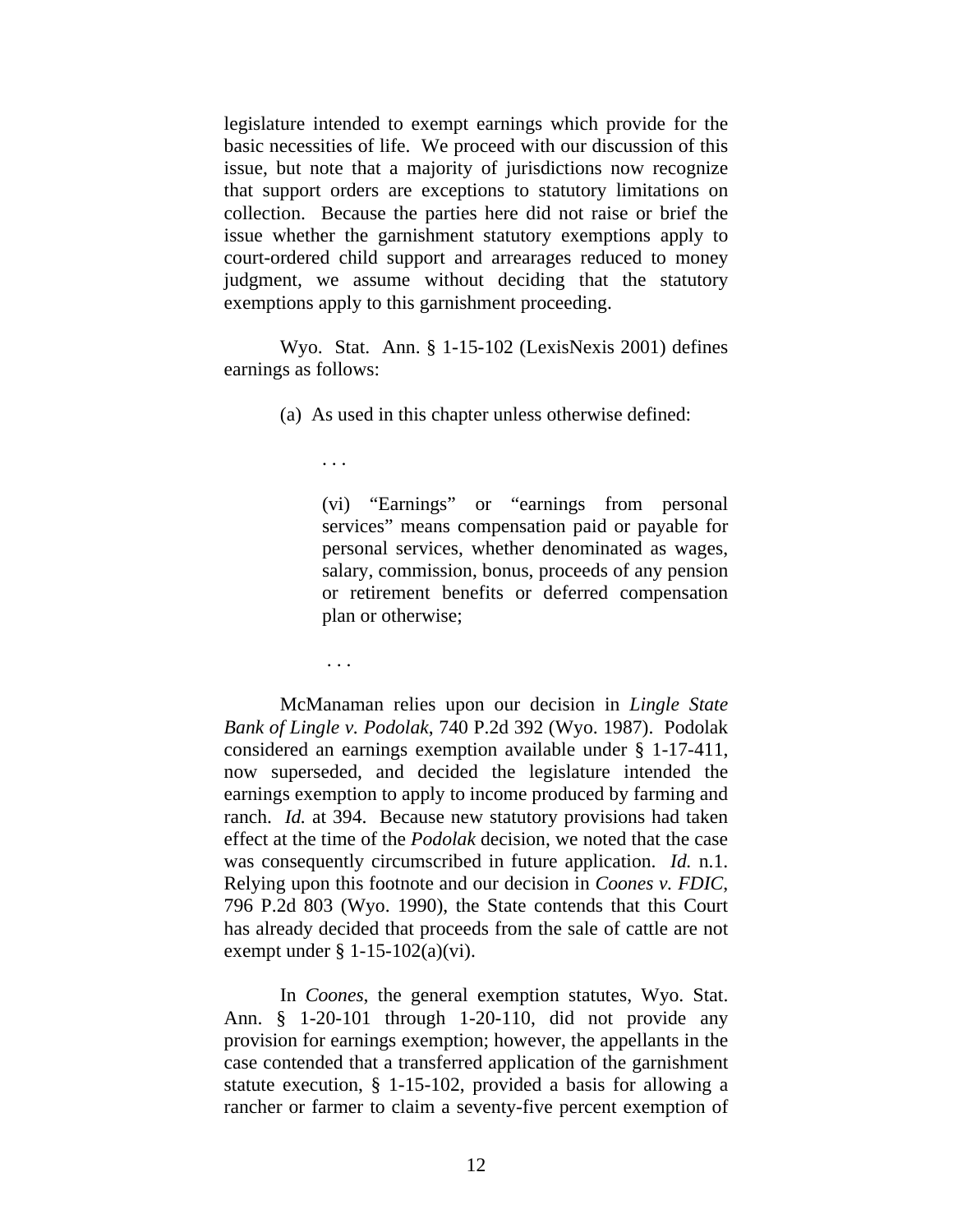proceeds from the sale of non-purchase money livestock and seventy-five percent of the value of crops planted and livestock born after the security interest was perfected. *Id.* at 805. *Coones* rejected appellant's contention, first, by noting that *Podolak* provided no precedent because the statute addressed in it no longer existed, and, secondly, because the statutory language "earnings for personal services" could not be interpreted to include any income other than that periodically payable by a third party. Specifically, *Coones* stated:

> We find from a comparison of the changed phraseology that the broadly based rules found in earlier Wyoming law were constricted by the 1987 definition which itemizes a character of identical rights, e.g., wages, salary, commission, bonus and proceeds of any pension or retirement benefit or deferred compensation plan. Statutes are entitled to a reasonable interpretation and we consider the character of benefits clearly defined within a wage and salary characterization. Profits and business earnings are outside the meaning of wage and salary. This interpretation gathers support from the garnishment statute provision which recognizes an obligation to pay as being different from profit or business earnings which involve a right to receive.

> Appellants further contend that the word "otherwise" could suffice to provide entitlement for the broad character of rights found in *Podolak* to result from the prior statute. We cannot accept this thoughtful contention since its effect would be to disassociate the structure of the clause when relating to one character of exempt funds by adding an almost unlimited character of other funds which would have no particular validation within the constraints of a continuing wage garnishment statutory system. We limit any application of "otherwise" in W.S. 1-15-102(a)(vi) to a character of third-party obligations payable for services rendered by the claimant for exemption. Intrinsic to the meaning of W.S. 1-15-102 are the provisions of W.S. 1-15-408 which are related to earnings for personal services periodically payable. Business profits and receipts from crop and livestock simply cannot be logically impressed with the garnishment concept.

*Id.* at 805-06.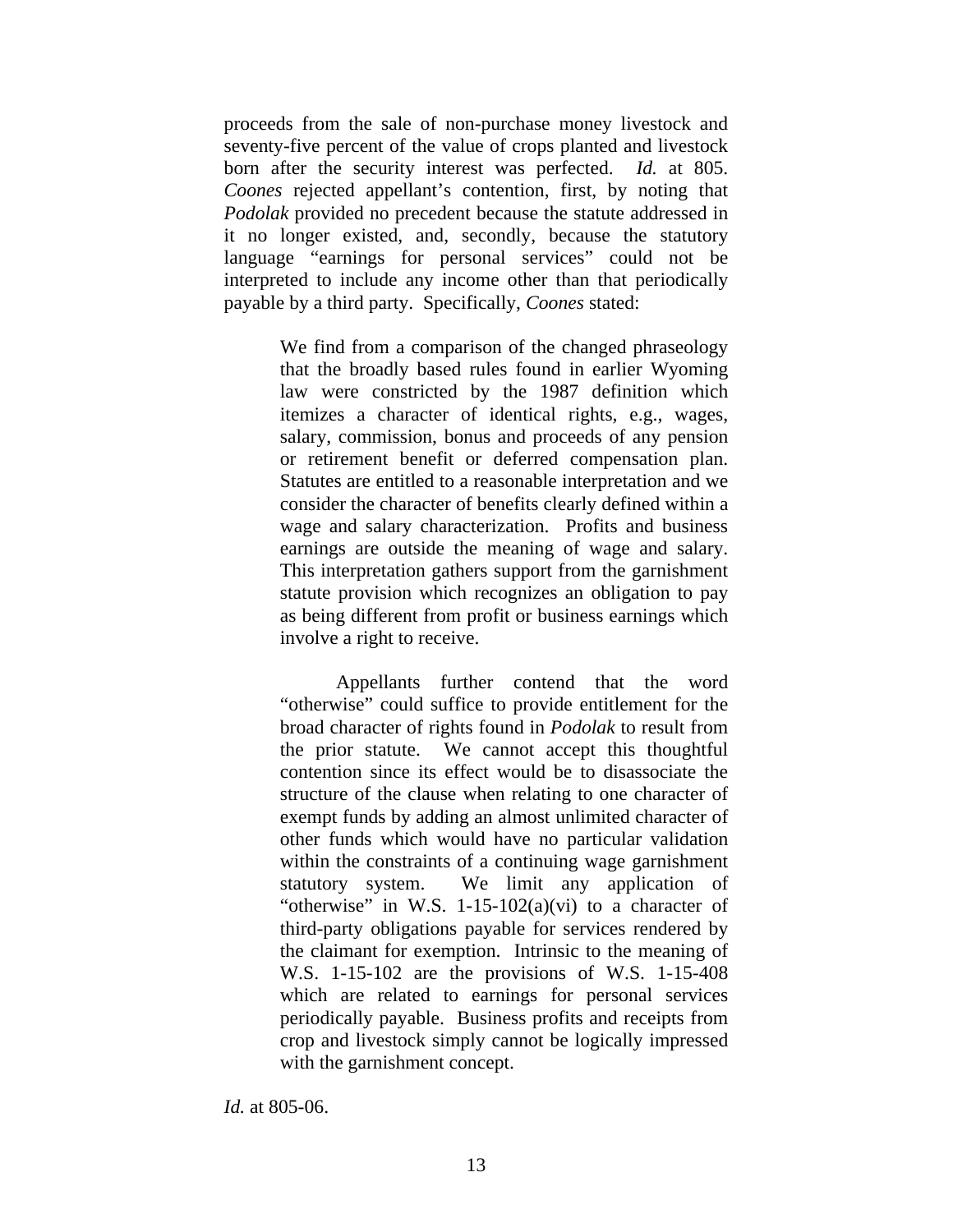Although *Coones* involved bankruptcy issues, this last holding broadly sweeps and does not permit McManaman's argument to prevail. McManaman's bank account funds are not traceable to a third-party obligation payable periodically. Additionally, if the exemption did apply when the funds were owing, McManaman has not provided any argument or authority that the exemption was not extinguished upon payment of the earnings into his bank account. We, therefore, hold that McManaman's bank account funds are not exempt from the writ of garnishment and affirm the district court's order.

*McManaman*, ¶¶10-14. Hence, while this court did not address the particular issue raised by this appeal in *McManaman*, we did recognize the possibility that the disposable income exemption might continue after being placed in a debtor's bank account.

[¶21] Courts in other jurisdictions that have faced this issue have found that to the extent funds in a bank account can be traced to the debtor's wages, that portion is exempt. I find the reasoning used by the bankruptcy court in *In re Kobernusz*, 160 B.R. 844, 847-48 (D. Colo. 1993) (footnote omitted), when interpreting a Colorado statutory scheme very similar to that of Wyoming, particularly persuasive.

> Plaintiff's counsel had issued from this Court a writ of garnishment. That writ was in accordance with the Colorado state practice as set forth in Colo.R.Civ.P. 103. The writ was properly served upon the Bank, which promptly responded that it had funds on account in the name of Defendant. At the time of the service of the writ of garnishment, Defendant received notice of the garnishment and a partial list of exemptions that could be claimed.

> Defendant filed his claim for exemption under Colo.Rev.Stat. § 13-54-104. He claims that 75% of his money is exempt, as it constitutes wages earned by him. On the other hand, Plaintiff argues that the ability to claim this exemption was lost when the money was placed into a joint bank account and co-mingled with other monies.

> Colorado law provides that no more than twenty-five percent of the aggregate of disposable earnings per week is subject to garnishment. Colo.Rev.Stat. § 13-54-104(2)(a). Multiples of the minimum federal wage may also be used. That is the case where earnings are paid other than by the week. Colo.Rev.Stat. § 13-54-104(2)(b). Plaintiff's claim is that this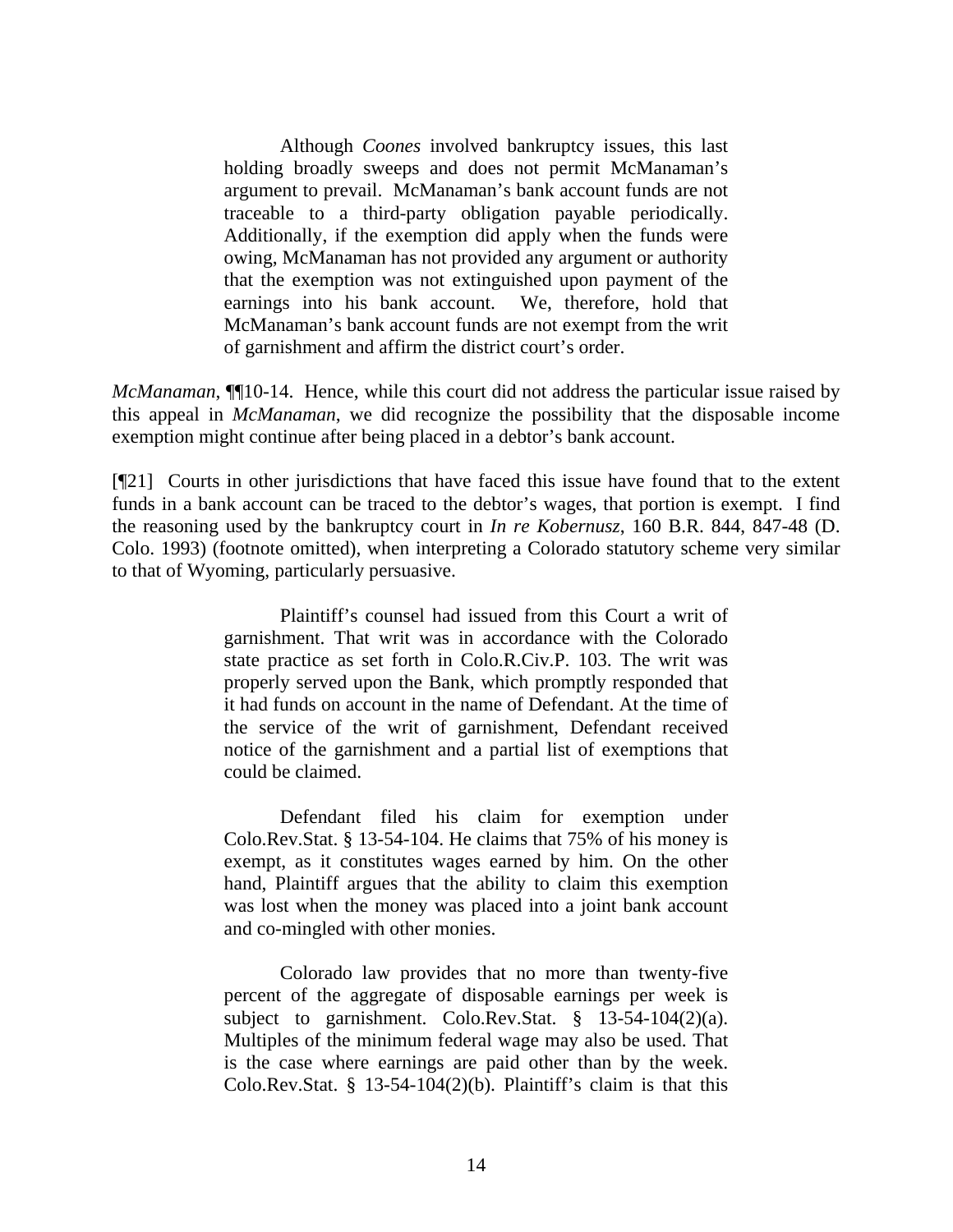statute does not apply at all, since the money lost its identity as earnings when placed into the bank account.

It is clear from the offer of proof that Defendant was not paid in the normal weekly fashion, but was paid as a subcontractor. His pay was not subject to deductions for federal income tax or Social Security. By the same token, the income falls into the category of "earnings" as defined by Colo.Rev.Stat. § 13-54-104(1)(b). The Court is satisfied that the money in the account came from Defendant's labor and is, thus, earnings for purposes of claiming an exemption.

Plaintiff's argument is that the character of earnings is lost once funds are placed into a bank account. Indeed, there is case law that indicates that such a view is appropriate. *John O. Melby & Co. v. Anderson*, 88 Wis.2d 252, 276 N.W.2d 274 (1979); *Edwards v. Henry*, 97 Mich.App. 173, 293 N.W.2d 756 (1980); *Dunlop v. First Nat. Bank of Arizona*, 399 F.Supp. 855 (D.Ariz. 1975).

On the other hand, Colorado case law has taken the opposite view of the law. In *Rutter v. Shumway*, 16 Colo. 95, 26 P. 321 (1891), the Colorado Supreme Court specifically held that earnings did not lose such identity when placed into a bank account. This case has not been overruled by the Colorado Supreme Court. Indeed, it has been followed, though admittedly all cases are many years old. The general concept of the sanctity of the exemption for wages was upheld in *Finance Acceptance Company v. Breaux*, 160 Colo. 510, 419 P.2d 955 (1966) (refusal to allow set-off for debt owed to employer from wages upheld). At least one court outside of Colorado has questioned the continued vitality of *Rutter v. Shumway*. *See Holmes v. Blazer Financial Services, Inc.*, 369 So.2d 987, 989 (Fla.App. 1979).

Plaintiff does call the Court's attention to *Usery v. First Nat. Bank of Arizona*, 586 F.2d 107 (9th Cir. 1978). This case would appear, at first, to fully support Plaintiff's position. Yet a careful reading indicates that it deals with a bank's duty to calculate an exemption for a debtor under the Consumer Credit Protection Act (CCPA). 15 U.S.C. § 1672, et seq. If this case hinged on an interpretation of the CCPA, then *Usery* would be compelling precedent. In this case, though, Defendant has chosen to rely upon Colorado law for his exemption.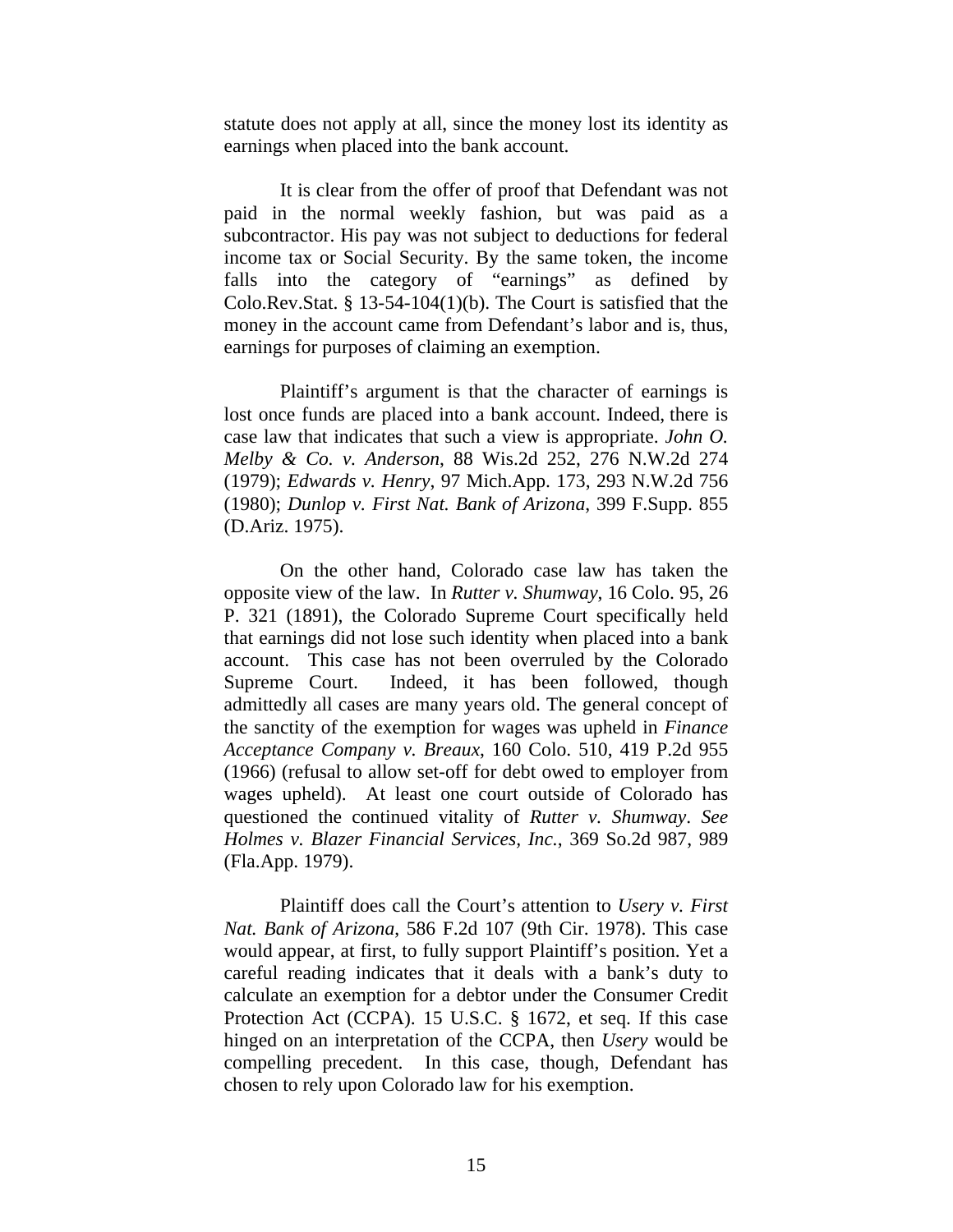Defendant has stated through his offer of proof that he was receiving earnings for his personal services in construction. Such payment appears to fall clearly into the category of "earnings", as indicated by Colo.Rev.Stat. §  $13-54-104[(1)](b)(I)(A)$ . The Colorado Supreme Court's decision in *Rutter v. Shumway* stressed that wages should not lose such designation solely on the basis of being placed into a bank account. The same could also be said of money being held in a defendant's pocket. To follow the logic of Plaintiff, money received from an employer, even if exempt at time of payment, would lose such exemption when placed into a wallet. Such a result would be absurd and improper. Though one hundred and two years old, the decision *Rutter v. Shumway* is still applicable and controlling.

[¶22] Similarly, in *In re Norris*, 203 B.R. at 466, that court recognized that in order to permit a wage earner to enjoy any benefit from the protection afforded under Nevada law, it was necessary to allow the wage earner a reasonable opportunity to negotiate the "disposable earnings" and spend the funds, otherwise the exemption would be rendered meaningless. Thus, that court reasoned that a deposit of earnings, whether by the debtor or directly by the employer, should not cause the statutorily exempt wages to lose their exempt status as long as the proceeds of the account are traceable to those earnings. In support of this holding, the court said:

> Other jurisdictions have recognized that statutorily exempt funds do not lose their exempt status when deposited into a personal checking account. *See In re Caslavka*, 179 B.R. 141, 147 (Bankr.N.D.Iowa 1995) (construing Iowa law that "protection afforded by the exemption would be rendered meaningless if exempt status is lost by negotiating the paycheck") (citing *MidAmerica Savs. Bank v. Miehe*, 438 N.W.2d 837, 839 (Iowa 1989); *In re Arnold*, 193 B.R. 897 (Bankr.W.D.Mo. 1996) ("[I]t elevates form over substance to claim that the [paycheck in debtor's] hand was wages, but the check in his checking account was not); *In re Frazier*, 116 B.R. 675 (Bankr.W.D.Wis. 1990) (exempt disability benefits check deposited into bank account with other exempt funds retained exempt status; benefits were "readily identifiable").

> At least two United States Supreme Court opinions have also recognized that exempt funds do not lose their exempt status upon deposit if the funds in the account can be traced to exempt funds. *See Porter v. Aetna Casualty & Sur. Co.*, 370 U.S. 159, 8 L.Ed.2d 407, 82 S.Ct. 1231 (1962) (veterans' benefits) and *Philpott v. Essex County Welfare Bd.*, 409 U.S. 413, 34 L.Ed.2d 608, 93 S.Ct. 590 (1973) (welfare benefits). *In*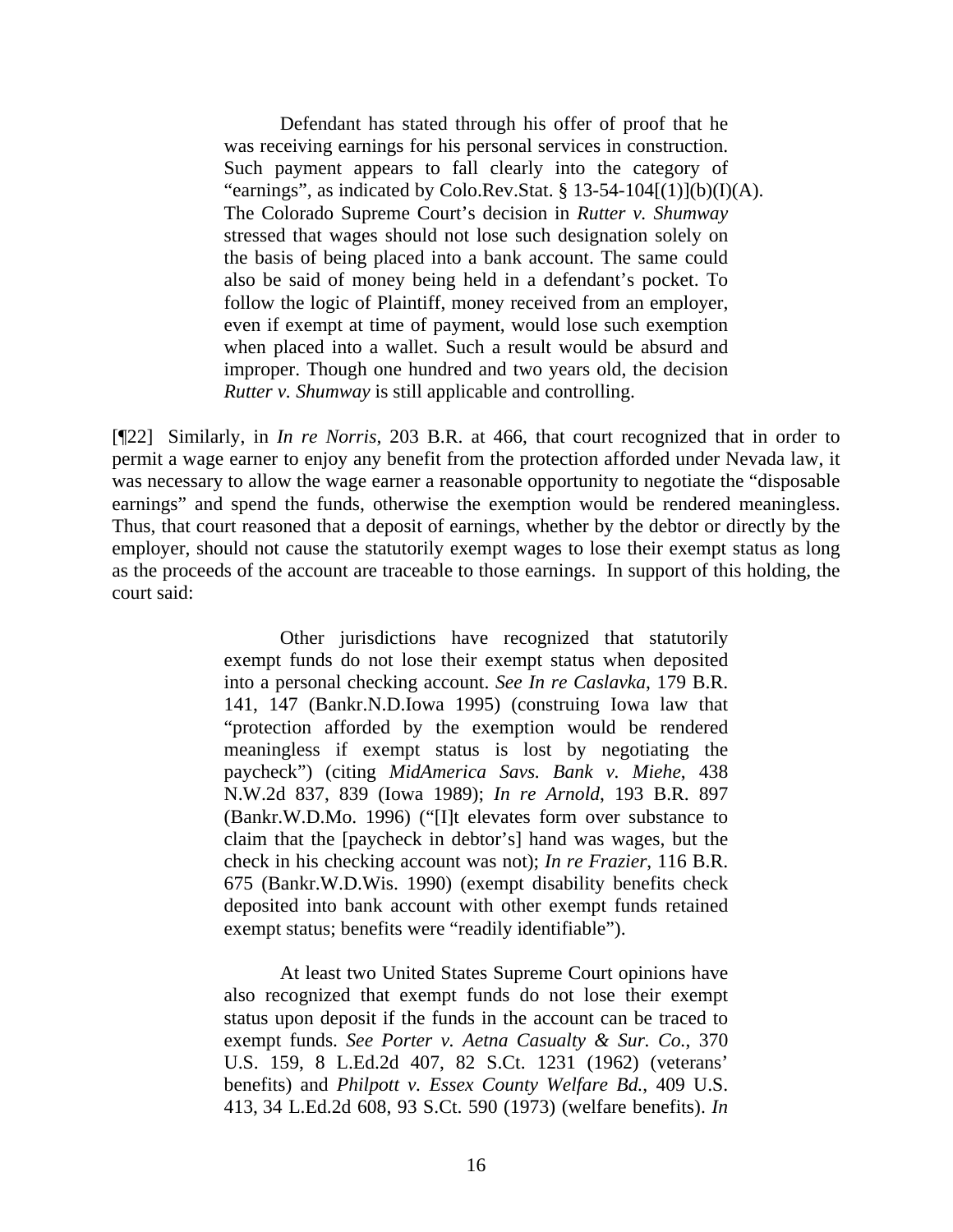*Porter*, 370 U.S. at 159, the United States Supreme Court held that veterans' benefits retained their exempt status after being deposited in a savings account, reasoning that:

> Since legislation of this type should be liberally construed, to protect funds granted by the Congress for the maintenance and support of the beneficiaries thereof, we feel that deposits such as are involved here should remain inviolate. The Congress we believe, intended that veterans in the safekeeping of their benefits should be able to utilize those normal modes adopted by the community for that purpose—provided the benefit funds, regardless of the technicalities of title and other formalities, are readily available as needed for support and maintenance, actually retain the qualities of moneys, and have not been converted into permanent investments.

*Id.* at 162 (citations omitted). And 31 Am.Jur.2d *Exemptions* § 224 (1989) states:

> There is authority that a deposit of exempt funds in a bank does not affect a debtor's exemption, nor change the exempt character of the fund, so long as the source of the exempt funds is reasonably traceable. If it is impossible to separate out exempt from nonexempt funds, the general rule is that an exemption cannot lie. This rule has been applied, though not without exception, to a deposit of exempt wages, exempt compensation awards, exempt veterans' benefits, and exempt insurance proceeds or funds.

*Id*. at 467.

[¶23] The trustee counters by citing *Usery v. First Nat'l Bank of Arizona*, 586 F.2d 107 (9th Cir. 1978) and *In re Adcock*, 264 B.R. 708 (D.Kan 2000). I am not persuaded by the reasoning within the *Usery* case for those same reasons expressed by the court in *In re Kobernusz*, at 847. Additionally, I find the case of *In re Adcock* to be distinguishable to the instant case. The facts presented by *In re Adcock* dealt with a bankruptcy trustee's avoidance powers as opposed to an actual garnishment. I recognize that there exists a split in case law authority. *See In re Kobernusz*, at 847-48. However, I do not find the contradictory reasoning within those cases to be convincing and, thus, I would not adopt the holdings therein.

[¶24] The trustee also complains that if the exemption provided by § 1-15-408 is allowed to continue after such monies are placed into a debtor's bank account, there will be no end to